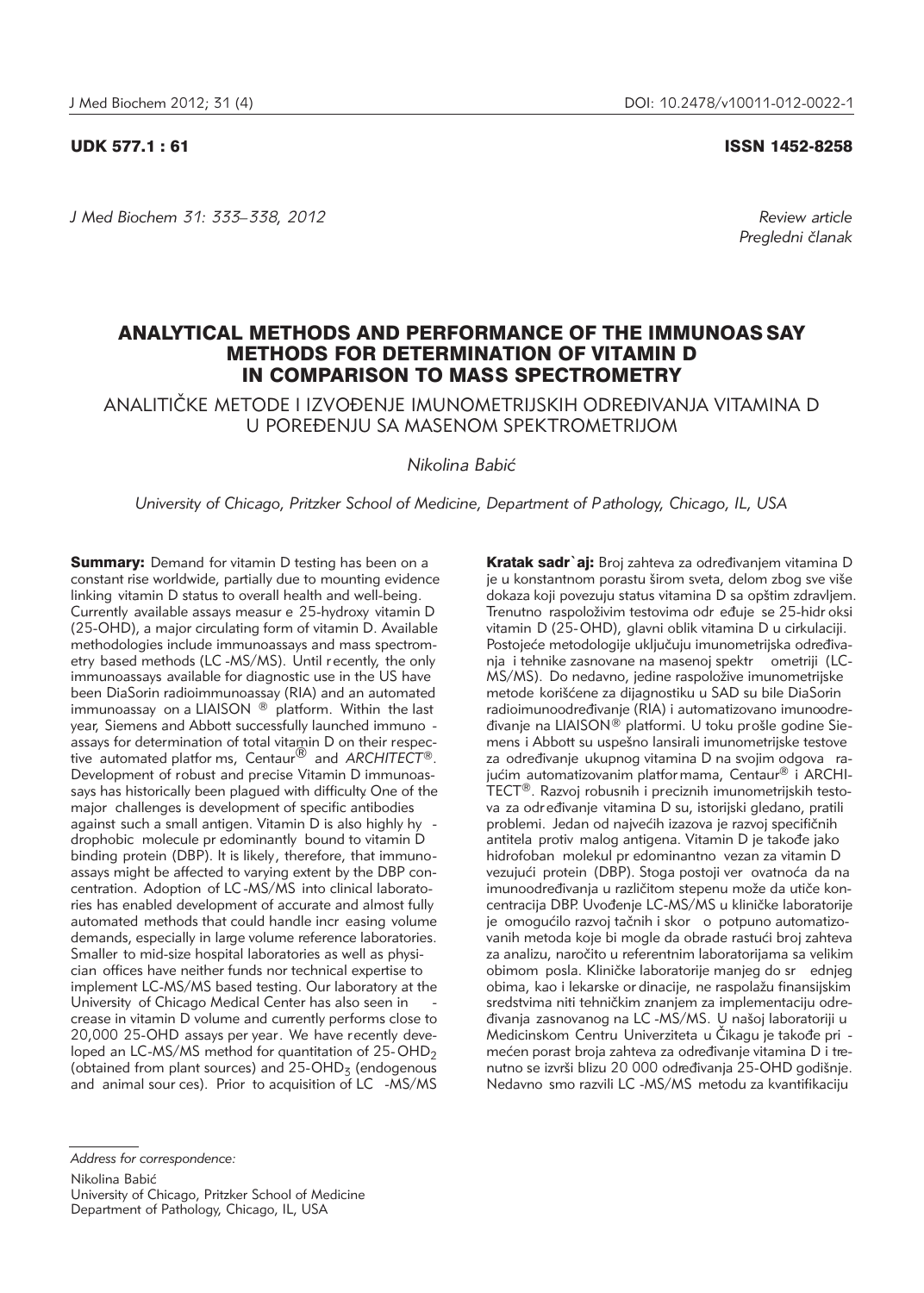instrument, we per formed 25-OHD analysis by RIA. Du ring the transition period, we encounter ed several challenges, including the necessity to streamline sample preparation as well as the bias intr oduced by calibration differences. We chose to match our LC-MS/MS method to the RIA method in order to make this transition transparent to the clinician. Most immunoassays available today ar e acceptable for clinical use and might be method of choice for smaller laboratories. Lar ger clinical laboratories and aca demic institutions that possess technical expertise, particularly the ones with lar ge pediatric population wher e assay sensitivity and specificity may be important, might find LC-MS/MS methodology a more suitable choice.

Keywords: vitamin D, 25-hydroxyvitamin D, LC-MS/MS, RIA, immunoassay

## Introduction

The essential role of vitamin D in bone metabolism and calcium homeostasis is well established (1, 2). In addition, a number of research studies demonstrated the role of vitamin D in blood pr essure regulation, autoimmunity, regulation of cell gr owth and metabolic diseases and malignancy (2–9). This has all led to incr ease in vitamin D testing r equests, with many laboratories in the United States r eporting annual increase rates of 50% or mor e (10). In the University of Chicago Medical Center , for instance, we have observed an incr ease of appr oximately 10 fold in vitamin D testing volumes since 2005.

Although the treatment for vitamin D deficiency or insufficiency is generally affordable and straightforward, the correct diagnosis is dependent not only on reliable and reproducible methods of analysis but also on the choice of the appr opriate test. Confusion still exists among clinicians r egarding the most suitable test to assess vitamin D status. To correctly determine vitamin D insufficiency, 25-hydroxyvitamin D (25-OHD) should be ordered rather than the active me tabolite 1, 25-dihydroxyvitamin D (1,25-(OH)  $2D$ ). Measurement of  $1,25-(OH)2D$  should only be reserved for the cases of sever e renal disease, and rar e conditions such as vitamin D resistant rickets and granulomatous diseases (11–13).

#### Accuracy of 25-OHD Measurement

Accurate and precise measurement of vitamin D has been challenging. The methodology used to measure vitamin D includes immunoassays and liquid chromatography-tandem mass spectr ometry (LC-MS/MS) and, is discussed in the next section. Recently, the US Centers for Disease and Contr ol (CDC) have convened a roundtable to discuss the scientific challenges involved in the measur ement of serum 25-OHD and the assessment of vitamin D sta-

 $25$ -OHD<sub>2</sub> (dobijen iz biljnih izvora) i 25- OHD<sub>3</sub> (iz endogenih i životinjskih izvora). Pre nabavke LC-MS/MS aparata analiza 25-OHD je rađena RIA metodom. U pr elaznom periodu, naišli smo na nekoliko izazova, uključujući neo phodnost jednostavnije pripreme uzorka, kao i odstupa nje nastalo razlikama u kalibraciji. Odlučili smo da upor edimo našu LC-MS/MS metodu sa RIA metodom da bi ovaj prelaz postao transparentan za kliničar e. Većina imunoodređivanja koja su danas na raspolaganju su prihvatljiva za kliničku upotrebu i mogu biti metode izbora za manje la boratorije. Za veće kliničke laboratorije i akademske institucije koje poseduju tenhničku obučenost, nar očito one sa velikom pedijatrijskom populacijom gde osetljivost i specifičnost mogu biti važne, LC-MS/MS metodologija može biti adekvatniji izbor.

Klju~ne re~i: vitamin D, 25-hidr oksivitamin D, LC -MS/MS, RIA, imunoodređivanie

tus across several decades of US National Health and Nutrition Examination Sur vey (NHNES) (14). The panel of experts concluded that variability of ser um 25-OHD measurements were likely the artifact caused by fluctuations in the assay per formance over time rather than by tr ue vitamin D status changes. This instance highlighted the need for r obust methodology and accuracy -based standard. In 2009, the National Institute of Standar ds and T echnology (NIST) developed Standard Reference Material (SRM) to assist accurate deter mination of 25- OHD in the serum or plasma (15, 16). This standar d, SRM 972, consists of four pools of ser um, each with differ ent levels of vitamin D metabolites. T oday, a number of clinical laboratories, mostly the LC-MS/MS users, participate in this standar dization program. Unfortunately, due to matrix effects, only one SRM level could be used in immunoassay standar dization. The other three levels are either spiked with exogenous vitamin D or diluted with horse serum and thus unsuitable for many immunoassays (17, 18). None of the commercial immunoassays ar e, therefore, aligned to SRM 972. Several candidate r eference methods for accurate and sensitive 25- OHD measurement have also been published in the recent years (19–21).

#### Vitamin D Assays

Historically, gold standard methodology for Vitamin D measur ement has been radioimmunoassay (RIA). With the increased adoption of the LC-MS/MS into the clinical laboratories, mor e laboratories ar e de veloping their own customized LC -MS/MS methods, using their own calibration pr eparations and value assignments. This, of course, initially introduced even more variability in vitamin D testing, a pr oblem partially alleviated with the introduction of NIST SRM. Most of the clinical laboratories still lack either funds, expertise or both for mass spectrometry-based testing and are still r elying on commer cial immunoassays.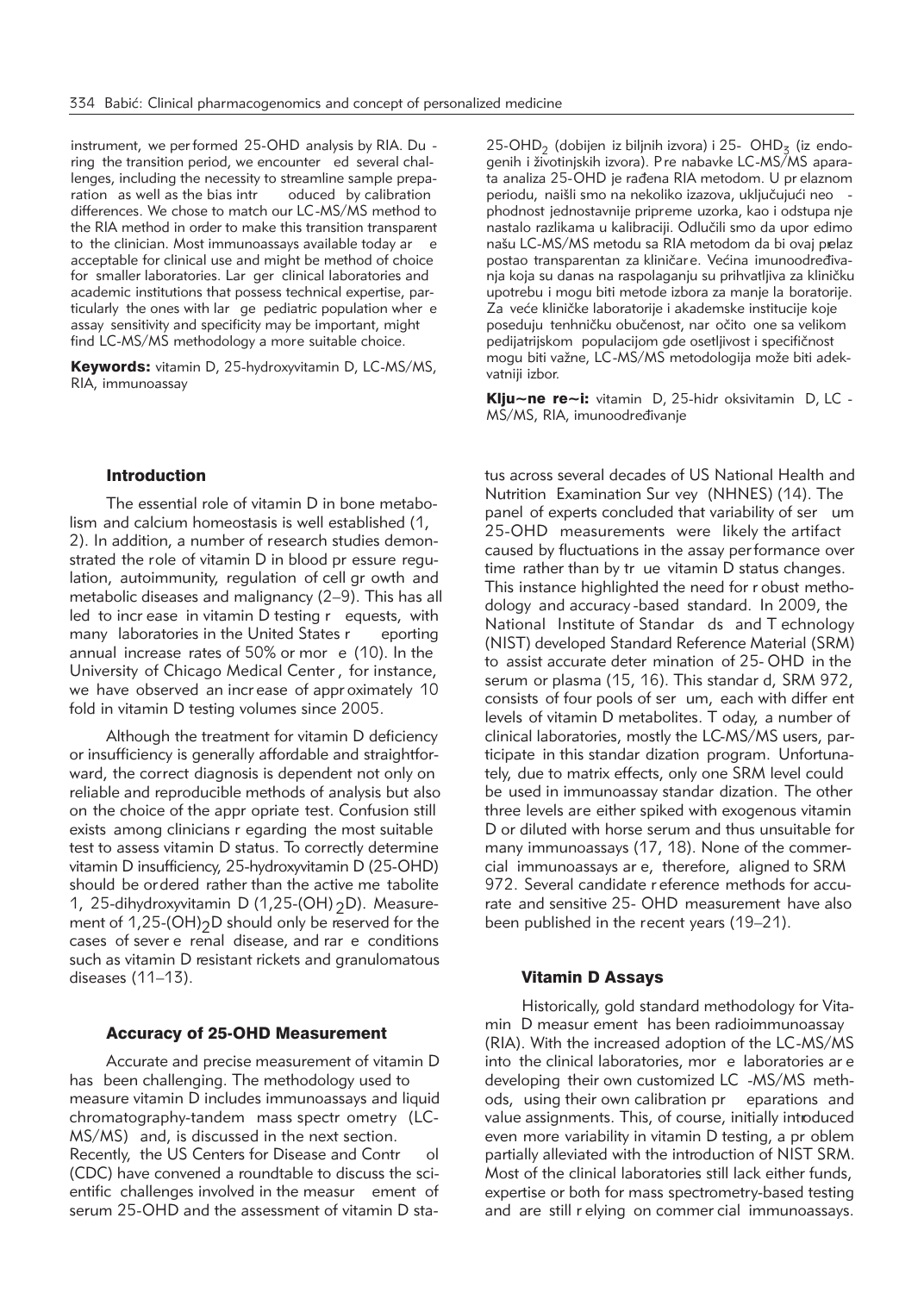One source of variability for immunoassays are different, vendor specific, sample pr etreatment protocols used to release vitamin D from vitamin D binding protein (DBP). Effects of variable r ecoveries and DBP concentration changes on differ ent patient populations can have significant impact on assay accuracy and precision (22–25). Manufactur ers have r ecognized increasing demands for vitamin D testing and are working on improving the existing kits to pr ovide reliable and reproducible results. In the last year, two new total 25-OHD kits became available on the market, Abbott Architect and Siemens Centaur assays.

#### *Radioimunoassays (RIA)*

Two RIA assays are currently available for measurement of total vitamin D: DiaSorin (DiaSorin, Stillwater, MN) based on the assay originally developed by Hollis et al. (26) and Immunodiagnostic Systems (IDS) assay (Immunodiagnostic Sys tems, Inc., Scottsdale, AZ). Only DiaSorin is appr oved for diagnostic use in the US. Both RIAs involve extraction of 25-OHD with acetonitrile followed by equilibrium RIA using  $25$ -OHD specific antibody and  $125$ I-labelled 25-OHD. As per their r espective package inserts, DiaSorin assay claims 100% cross-reactivity with both  $25$ -OHD<sub>2</sub> and  $25$ -OHD<sub>3</sub>, while IDS claims 100% cross-reactivity with 25-  $OHD<sub>3</sub>$  and only 75% cr ossreactivity with  $25$ -OHD<sub>2</sub>.

#### *Chemiluminescence Immunoassays*

Both RIA manufactur ers offer automated versions of their assays. The cur rent version of DiaSorin assay was introduced in 2007 and is available on the Liaison automated platform. IDS introduced their version of automated immunoassay in 2009 to be used on iSYS™ automated analyzer (not available for sale in the US).

Two most r ecent immunoassays, Abbot Ar chitect and Siemens Centaur, utilize 8-anilino-1-naphtalenesulfonic acid (ANSA), compound known to effectively displace hor mones from binding pr oteins (27, 28). While both assays claim 100% cr oss-reactivity with  $25$ -OHD<sub>3</sub>, Centaur package insert states 100% cross-reactivity with 25-  $OHD<sub>2</sub>$  and Architect states only 82% cr oss-reactivity with vitamin  $D_2$ . Only the Centaur immunoassay is traceable to LC -MS/MS, although it is not clear fr om documentation provided by manufacturer which LC-MS/MS methodology was used in calibrator value assignment.

Vitamin D assay is also available from Roche but this assay is only marketed for deter mination of 25-  $OHD<sub>3</sub>$  and thus cannot be used in the US.

## *LC-MS/MS Assays*

Mass spectrometry is a methodology of choice for the majority of lar ge reference laboratories and academic centers in the US. LC-MS/MS methods are laboratory specific and could differ in aspects of sample preparation, chromatography, ionization sour ce and fragmentation patterns detected. It appears that, compared to electrospray, APCI ionization source results in less variability in vitamin D measur ements (29). Unlike immunoassays that measur e total vitamin D, LC-MS/MS methods can separate 25-  $OHD<sub>z</sub>$ and  $25$ -OHD<sub>2</sub> although most of the laboratories still report total 25-OHD to avoid confusion. Virtually all LC-MS/MS assays in the US ar e developed and validated by the individual testing laboratories. T o date, there is only one kit for vitamin D analysis on the LC - MS/MS system available fr om ChromSystems (Munich, Germany). This kit is CE-marked and the company will likely seek FDA approval to market this kit in the US for diagnostic use (30).

Our laboratory has r ecently developed LC - MS/MS method for quantitation of 25OH-D  $_2$  and  $25OH-D<sub>z</sub>$ . During the transition period, we encountered several challenges, including the necessity to streamline sample pr eparation as well as the bias introduced by calibration differ ences. We chose to match the new LC-MS/MS method to our clinical RIA method, in order to make this transition transpar ent to the clinician.

## Immunoassays versus LC-MS/MS: Head to head Comparison

Several investigators per formed extensive side by side evaluation of commer cial vitamin D assays (23, 31, 32). Ong et al. (31) evaluated accuracy and precision of thr ee new automated immunoassays (Roche, Abbott and Siemens) and compared them to the existing RIA (DiaSorin) and in-house developed LC-MS/MS methods. These investigators found that all five assays had acceptable impr ecision at vitamin D levels >40 nmol/L. At lower vitamin D values, only RIA and LC-MS/MS performed well. To assess agreement between these methods, a set of 200 patient samples were used. While the three automated assays and RIA correlated well with LC-MS/MS assay, Abbott and Roche assay demonstrated significant biases of 25% and 31%, respectively.

In March 2012 edition of Clinical Chemistr y, two consecutive publications evaluated per formance of essentially all 5 available automated immunoassays (*ARCHITECT*, Centaur, iSYS, LIAISON and Elecsys), and one RIA (DiaSorin) in comparison to the LC - MS/MS methods (23, 32). F arrell et al. (32) compared immunoassay per formance against two independent, non-commercial LC-MS/MS assays aligned to the NIST SRM 972. A total of 170 ser um samples from routine vitamin D assay requests were used. The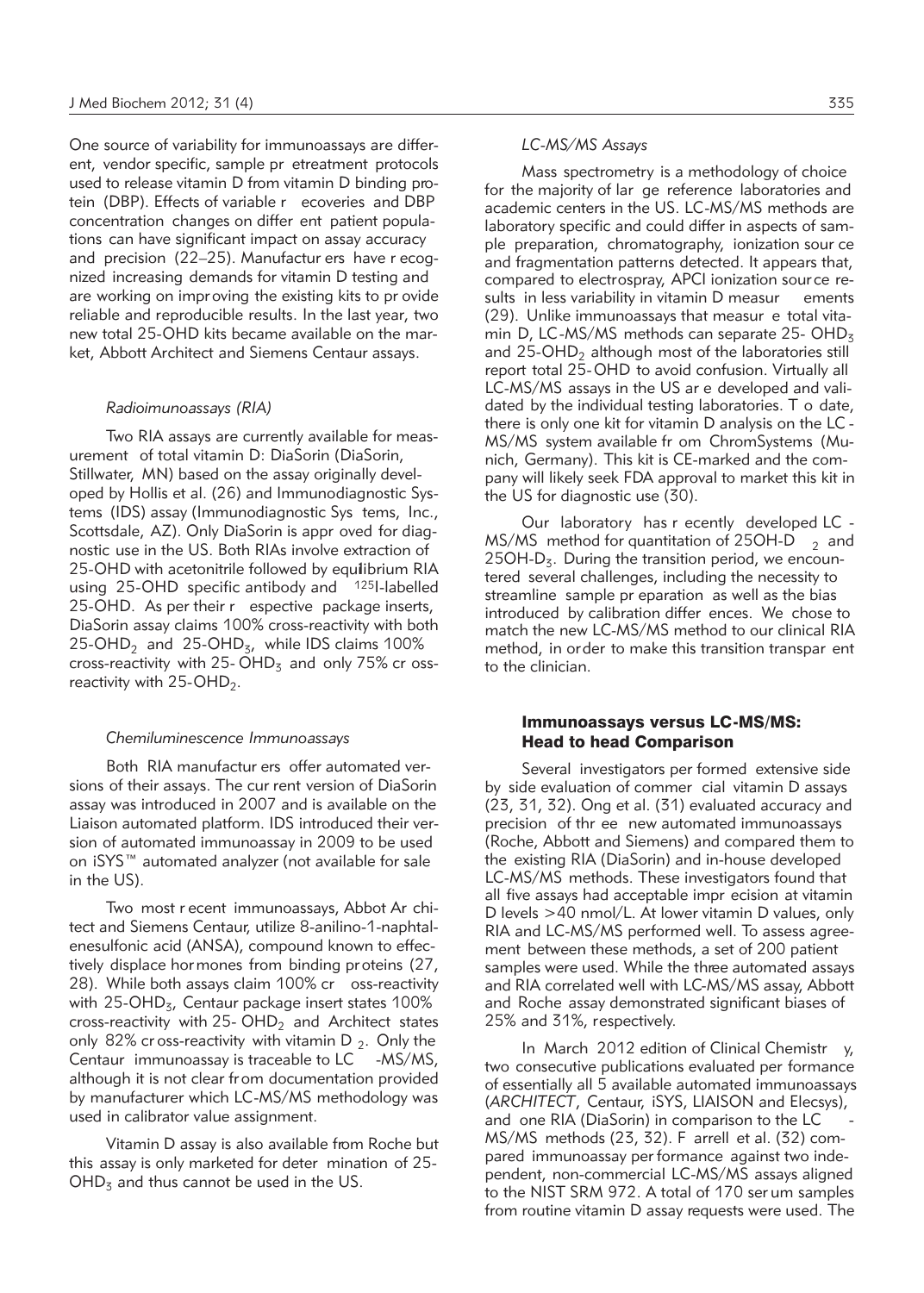only immunoassay that matched the per formance of mass spectrometry assays was RIA, most likely due to complete extraction of vitamin D fr om DBP. Among the automated immunoassays, only LIAISON and IDS demonstrated acceptable per formance. *ARCHITECT* and Centaur showed excessive bias (>25%). In addition, *ARCHITECT* assay demonstrated unacceptable concordance with LC -MS/MS. Roche Elecsys assay had low bias but did not cor relate well with LC -MS/ MS assays. Farrell et al. (32) also observed an increased imprecision of the automated platfor ms at low end (vitamin  $D < 20$  nmol/L), which is in agr eement with the observations reported by Ong et al. (31).

Heijboer assessed the accuracy of automated immunoassays by stratif ying the patient populations based on their DBP levels. The authors found major differences in 25- OHD concentrations between different assays tested. This is the first study to demonstrate an inverse r elationship between DBP concentrations and deviations of measur ed 25-OHD from LC-MS/MS method (aligned to Thienpont candidate reference method (21)). Significant biases obser ved were likely due to fact that, in automated assays, 25- OHD is not completely extracted fr om DBP in sera that have r elatively high DBP concentration. F or example, in critically ill patients who have lower DBP concentrations compared to healthy individuals, Liaison significantly over estimated 25-OHD levels compared to LC-MS/MS. On the other hand, in pregnant women, who had higher DBP levels, Centaur and iSYS tended to under estimate vitamin D levels. Therefore, Hejinboer's data suggest that not all assays are suitable for 25- OHD assessment in all patient groups.

## Choice of Method

Selection of the appropriate method is laboratory specific and depends on population tested, sample throughput and staff expertise (33).

In the US, for example, laboratories are required to measure both 25-OHD<sub>2</sub> and 25-OHD<sub>3</sub> as patients are still fr equently supplemented with  $25-$  OHD<sub>2</sub>, unlike the laboratories in Eur ope, where there is no requirement to measure  $25$ -OHD<sub>2</sub>. Nonetheless, unless the laboratorians r ecognize limitations of their assay, significant confusion can arise. This was nicely illustrated in the case r eport from Belgium wher e physicians treated vitamin D deficient patient with vitamin  $D_2$ , while her ser um vitamin D levels wer e measured using the vitamin D  $_5$  assay (34). It is also important to recognize that none of the studies published on comparison of automated immunoassays with LC-MS/MS methodology recruited more than a few patients supplemented with vitamin D  $_2$ . This is important because, as mentioned earlier , not all immunoassays report 100% cross-reactivity with vitamin  $D_2$ . Further studies evaluating per formance of these analyzers in 25-  $OHD<sub>2</sub>$  measurement are thus required. Finally, laboratories per forming the significant volume of pediatric testing must evaluate potential cross-reactivity of their assay with vitamin D epi mer (3-epi-25-OHD<sub>3</sub>) present in significant amounts in neonates. This interference is only problematic for LC-MS/MS methodology, since the mass spectr ometers cannot distinguish ster eoisomers (35), and can potentially result in over estimation of  $25$ - OHD<sub>3</sub>. None of the main immunoassays in use today are susceptible to 3-epi-25-  $OHD<sub>3</sub>$  interference (14). Alt hough the amounts of vitamin D epimer in adult serum are generally small, high concentrations have been reported in some individuals (36).

The use of mass spectr ometry in the clinical laboratories has incr eased over the years due to its superior analytical characteristics and lack of inter ference from structurally related compounds. In addition,, low LC -MS/MS reagent costs r esult in significant cost-savings compared with the immunoassays, provided the testing volumes are high enough to justify initial capital investment. However, different laboratories are encountering differ ent challenges brought upon by continuous incr eases in vitamin D testing volumes. Smaller and mid-size hospital laboratories and academic centers typically employ classically trained laboratory technologists and are, therefore, lacking technical expertise r equired to sustain this high complexity testing. On the opposite end of the spectrum are large reference laboratories that receive hundreds to thousands of vitamin D r equests daily. With such high volumes, the throughput of LC-MS/MS systems becomes the limiting factor . Until recently, the only strategy available to LC -MS/MS users to impr ove throughput has been multiplex LC systems using the technology such as Ther mo Fisher TLX systems. This strategy is utilized in author 's own laboratory wherein up to 4 separate LC systems operate simultaneously in a staggered fashion. In 2011, a group at Mayo Clinic developed and implemented an elegant multiplexing method where up to 5 patient samples are multiplexed within one single LC-MS/MS injection, using the specifically designed mass tags. The throughput that can be achieved with this met hodology is up to 300 specimens per hour or 7200 specimens per instr ument per day, matching the throughput of automated immunoassays (37).

## Conclusion

Considering superior precision and accuracy of the LC-MS/MS instrumentation, it is clear that, given the appropriate resources and technical expertise, it is the method of choice for vitamin D analysis. However, the reality is that many laboratories still posses neither financial resources nor technical know -how to adopt this technology and are still in the market for r eliable automated immunoassay, a fact well r ecognized by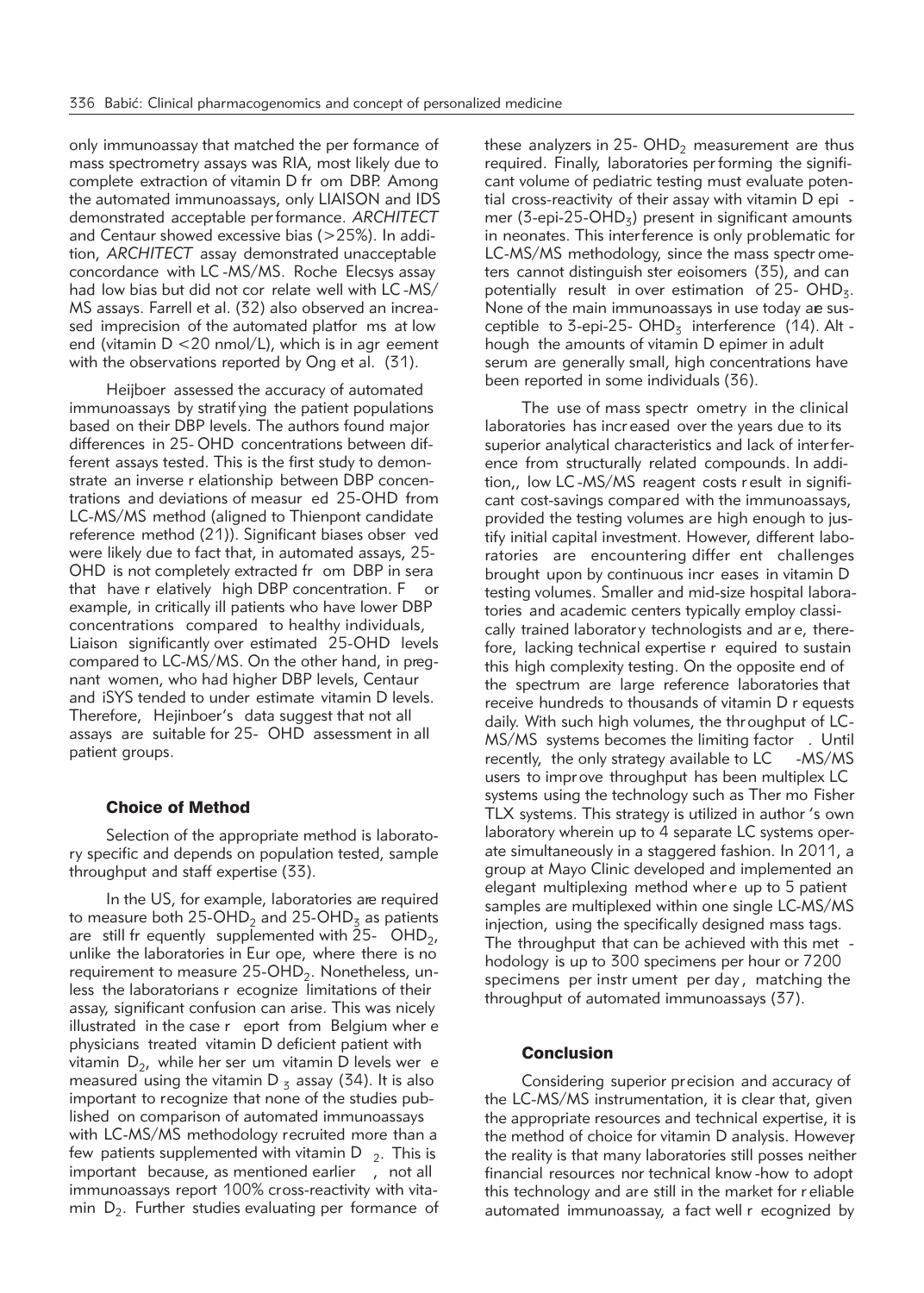immunoassay manufacturers. Recent studies have found that automated immunoassay have suboptimal performance at measuring vitamin D levels below 20 nmol/L (31, 32). This might be acceptable to most laboratories considering that these levels ar e clearly deficient and it thus might be of little clinical significance. Finally, the laboratorians should be cognizant of the fact that accuracy of some immunoassays

## **References**

- 1. DeLuca HF. Overview of general physiologic featur es and functions of vitamin D. Am J Clin Nutr 2004; 80: 1689S–1696S.
- 2. Holick MF. Vitamin D Deficiency . NEJM 2007; 357: 266–81.
- 3. Benrashid M, Moyers K, Mohty M, Savani BN. Vitamin D deficiency, autoimmunity, and graf t-versus-host-disease risk: Implication for pr eventive therapy. Exp Hem 2012; 40: 263–7.
- 4. Goshayeshi L, Saber H , Sahebari M, R ezaieyazdi Z, Rafatpanah H, Esmaily H. Association between metabo lic syndrome, BMI, and serum vitamin D concentrations in rheumatoid arthritis. Clin Rheumatol 2012; 13: Epub.
- 5. Norton R, O'Connell M. Vitamin D: Potential in the Prevention and T reatment of Lung Cancer . Anticancer Research 2012; 32: 211–21.
- 6. Pierrot-Deseilligny C, Souberbielle JC. W idespread vitamin D insufficiency: A new challenge for primary prevention, with particular reference to multiple sclerosis. Presse Med 2011; 40: 349–56.
- 7. Takiishi T, Gysemans C, Bouillon R, Mathieu C. Vitamin D and Diabetes. Rheumatic Disease Clinics of North America 2012: 38: 179–206.
- 8. Ponorac N, Rašeta N, Radovanović D, Matavulj A, Popadić-Gaćeša J. Bone metabolism markers in sportswomen with menstrual cycle dysfunctions. Jour nal of Me dical Biochemistry 2011; 30: 135–40.
- 9. Krishnan, AV, Trump DL, Johnson CS, Feldman D. The Role of Vitamin D in Cancer Prevention and Treatment. Rheumatic Disease Clinics of North America 2012; 38: 161–78.
- 10. Singh RJ. Are clinical laboratories prepared for accurate testing of 25-hydroxy vitamin D? Clin Chem 2008; 54: 221–3.
- 11. Souberbielle JC, Courbebaisse M, Cor mier C, P ierrot-Deseilligny C, Viard JP, Jean G, Cavalier E. When should we measure Vitamin D concentration in clinical practice? Scand J Clin Lab Invest Suppl 2012; 243, 129–35.
- 12. Nigwekar SU, Bhan I, Thadhani R. Er gocalciferol and Cholecalciferol in CKD. Am J Kidney Dis 2012; 60: 139–56.
- 13. Lips P. The relative value of 25(OH)D and 1,25(OH)2D measurements. Endocrine Abstracts 2009; 20: ME11.

depends on patient population, especially if the pa tient condition might cause significant changes in DBP levels.

## Conflict of interest statement

The authors stated that there are no conflicts of interest regarding the publication of this article.

- 14. Yetley EA, Pfeiffer CM, Schleicher RL, Phinney K W, Lacher DA, Christakos S, Eckfeldt JH , Fleet JC, Howar d G, Hoofnagle AN, Hui SL, Lensmeyer GL, Massar o J, Peacock M, Rosner B, Wiebe D, Bailey RL, Coates PM, Looker AC, Sempos C, Johnson CL, P icciano MF. NHANES monitoring of ser um 25-hydroxyvitamin D: a roundtable summary. J Nutr 2009; 140: 2030S–2045S.
- 15. Carter GD. 25-hydroxyvitamin D: a difficult analyte. Clin Chem 2012; 58: 486–8.
- 16. Phinney KW, Bedner M, Tai SS, Vamathevan VV, Sander LC, Sharpless KE, W ise SA, Y en JH, Schleicher RL, Chaudhary-Webb M, Pfeiffer CM, Betz JM, Coates PM, Picciano MF. Development and certification of a standard reference material for vitamin D metabolites in human serum. Anal Chem 2011; 84: 956–62.
- 17. Carter GD, Jones JC, Berry JL. The anomalous behaviour of exogenous 25-hydroxyvitamin D in competitive binding assays. J Ster oid Biochem Mol Biol 2007; 103: 480–2.
- 18. Horst RL. Exogenous versus endogenous recovery of 25 hydroxyvitamins D2 and D3 in human samples using high-performance liquid chr omatography and the DiaSorin LIAISON Total-D Assay. J Steroid Biochem Mol Biol 2010; 121: 180–2.
- 19. Vogeser M, Kyriatsoulis A, Huber E, Kobold U. Candidate reference method for the quantification of circulating 25 hydroxyvitamin D3 by liquid chr omatography-tandem mass spectrometry. Clin Chem 2004; 50: 1415–7.
- 20. Tai SS, Bedner M, Phinney KW. Development of a candidate reference measurement procedure for the determination of 25-hydroxyvitamin D3 and 25-hydr oxyvitamin D2 in human ser um using isotope-dilution liquid chr omatography-tandem mass spectr ometry. Anal Chem 2010; 82: 1942–8.
- 21. Stepman HC, Vanderroost A, Van Uytfanghe K, Thien pont LM. Candidate r eference measurement procedures for ser um 25-hydroxyvitamin D3 and 25 hydroxyvitamin D2 by using isotope-dilution liquid chromatography-tandem mass spectr ometry. Clin Chem 2011; 57: 441–8.
- 22. Snellman G, Melhus H, Gedeborg R, Byberg L, Berglund L, Wernroth L, Michaelsson K. Deter mining vitamin D status: a comparison between commer cially available assays. PLoS ONE 2010; 5: e11555.
- 23. Heijboer AC, Blankenstein MA, K ema IP, Buijs MM. Accuracy of 6 routine 25-hydroxyvitamin D assays: influ-